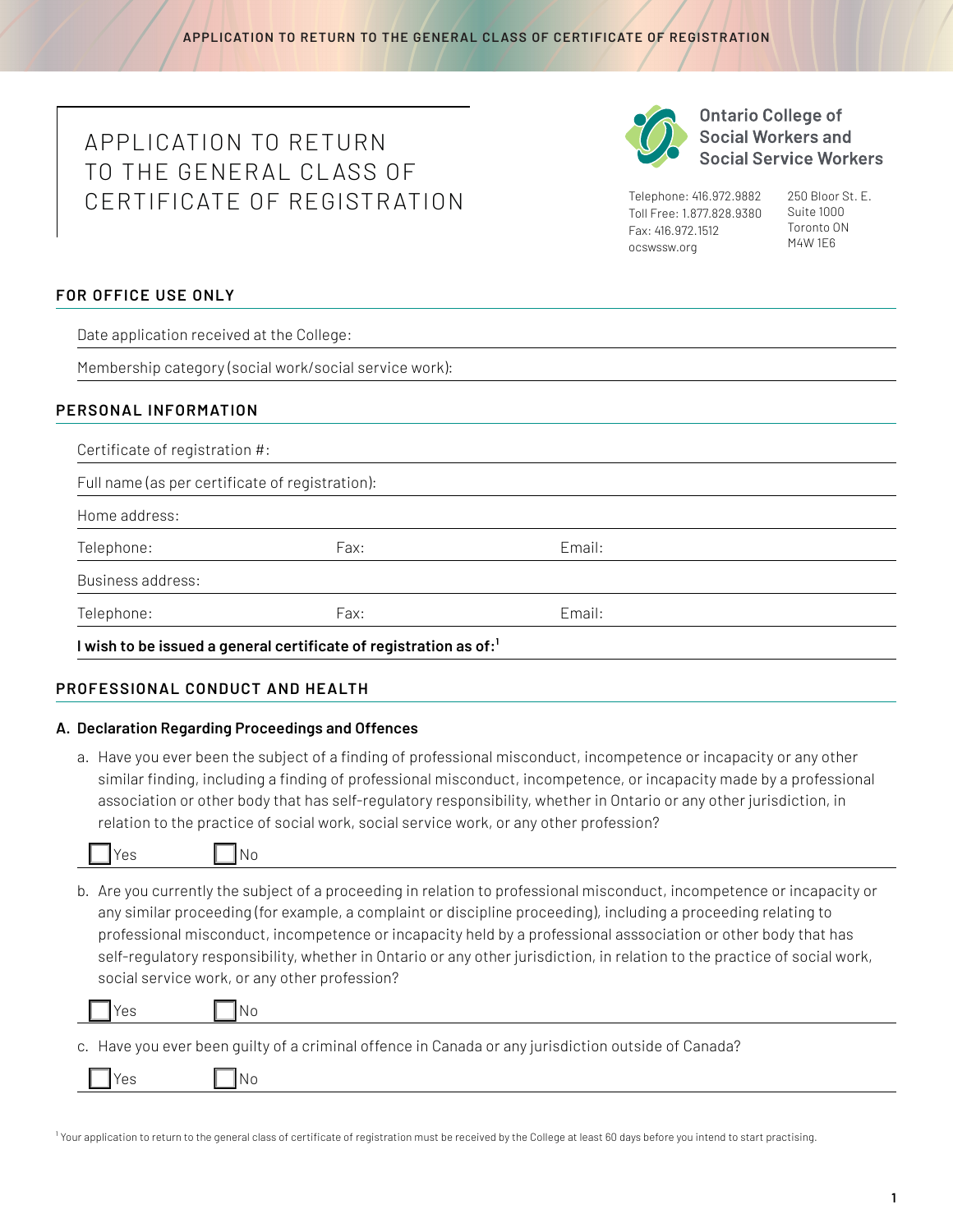### **PROFESSIONAL CONDUCT AND HEALTH**

#### **A. Declaration Regarding Proceedings and Offences**

d. Have you been found guilty of an offence under the *Controlled Drugs and Substances Act* (Canada) or the *Food and Drugs Act* (Canada) or any other offence relevant to your suitability to practise social work or social service work?

|--|

N<sub>o</sub>

If your answer is "Yes" to any of the above questions, please attach an explanation and any relevant supporting documentation. If the information provided under this Item A. changes after you have applied for a general certificate of registration, but before you are issued a general certificate of registration, you must immediately inform the Registrar in writing.

## **B. Declaration Regarding Health and Conduct**

Is there anything in your past or present conduct that would provide reasonable grounds for the belief that you:

a. have any physical or mental condition or disorder that could affect your ability to practise social work or social service work in a safe manner?

b. will not practise social work or social service work with decency, integrity and honesty and in accordance with the law?

c. do not have sufficient knowledge, skill and judgement to practise social work or social service work?

If your answer is "Yes" to question a., please attach an explanation regarding the ways in which your physical or mental condition or disorder could affect your ability to practise in a safe manner. If your answer is "Yes" to question b. or c., please attach an explanation and any relevant supporting documentation.

#### **I wish to be issued a general class of certificate of registration again because I am:**

| $\Box$ Returning to the practice of the profession                                                                                                                                      |
|-----------------------------------------------------------------------------------------------------------------------------------------------------------------------------------------|
| Returning to Ontario                                                                                                                                                                    |
| Other (please provide reason):                                                                                                                                                          |
| $\mathsf{No}$<br>Have you held an inactive certificate of registration for more than five years?   Yes                                                                                  |
| If you answered "Yes", you will be asked to supply information to the College to satisfy the Registrar that you are currently<br>competent to practise social work/social service work. |